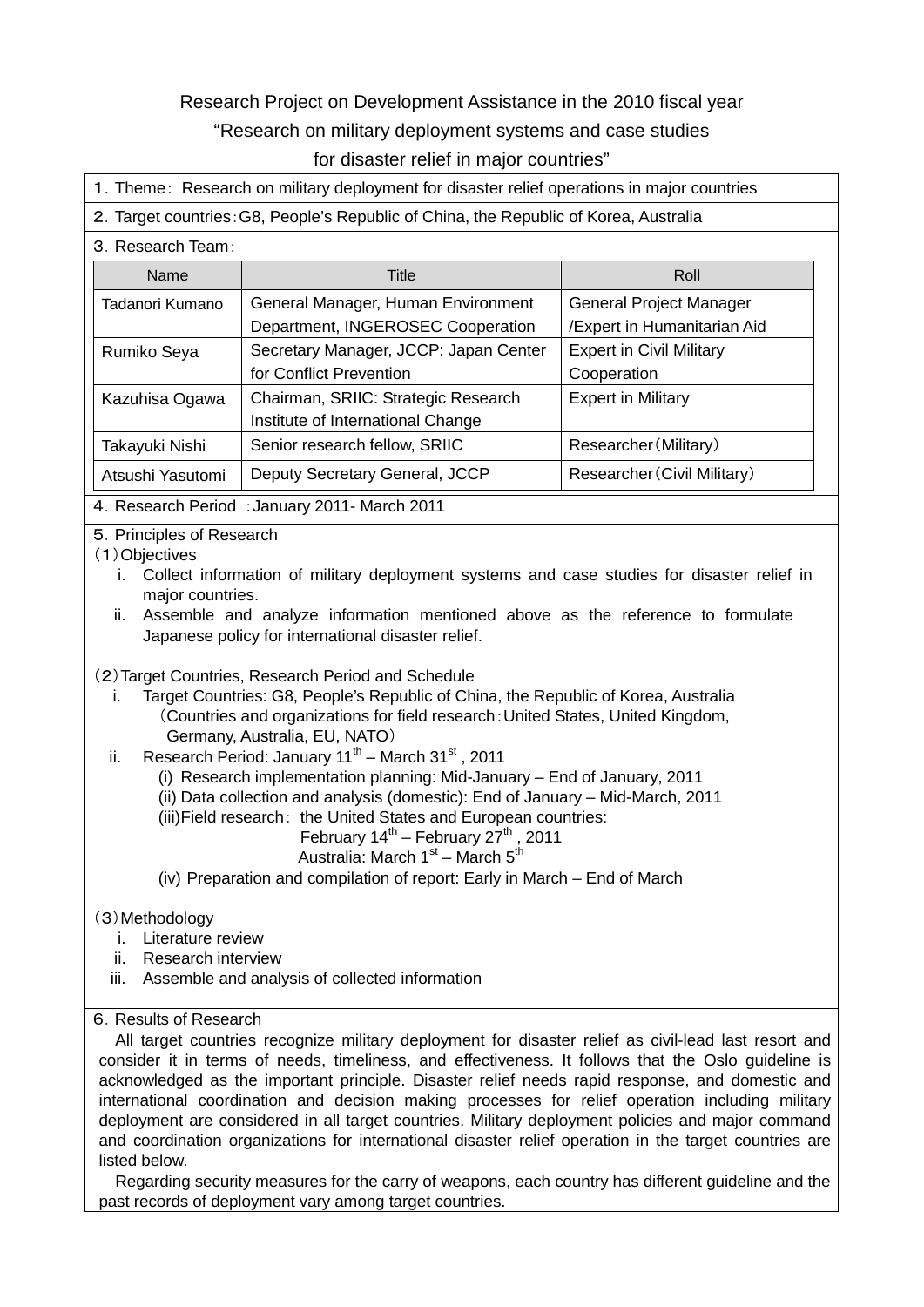| Country                 | <b>Military Deployment Policy</b>                                                                                             | Command/Coordination<br>Organization                  |
|-------------------------|-------------------------------------------------------------------------------------------------------------------------------|-------------------------------------------------------|
| United<br><b>States</b> | 1. Request for military deployment from UNOCHA is<br>responded according to Oslo guideline. Other request is                  | USAID/OFDA                                            |
|                         | dealt with the original guideline.<br>2. Criteria for deploying the military for disaster relief                              | Department of State                                   |
|                         | i. The damage exceeds the capability of the affected country<br>and the international society                                 | Department of Defense                                 |
|                         | ii. Civil<br>organization or institution requested<br>military<br>assistance.                                                 |                                                       |
|                         | iii. Military owns the specialties that civil institution cannot<br>perform.                                                  |                                                       |
|                         | 3. Military assistance needs to abide by the following;<br>i. Clear definition of the military operation                      |                                                       |
|                         | ii. Minimum risk<br>iii. No influence on the other major missions in the                                                      |                                                       |
|                         | Department of Defense                                                                                                         |                                                       |
| United<br>Kingdom       | 1. Service Level Agreement based on the Oslo guideline is<br>made between DFID and Ministry of Defence                        | <b>DFID</b>                                           |
|                         | 2. Criteria for deploying the military for disaster relief<br>i. The acknowledged gap exists between the needs for            | Ministry of Defence                                   |
|                         | humanitarian aid and the assistance by civilians.                                                                             | Foreign and                                           |
|                         | ii. Military participation is allowed by local residents and<br>entire aid activities.                                        | <b>Commonwealth Office</b>                            |
|                         | iii. Assistance by military is superior to by civilians and<br>utilized based on demand pull.                                 | Home Office                                           |
| Germany                 | Military deployment is based on Parliamentary Participation<br>1.<br>Act and needs approval by the parliament.                | Federal Ministry of the<br>Interior                   |
|                         | Military deployment is recognized "last resort", according to<br>2.<br>the Oslo guideline, MCDA: Military and Civil Defense   | Foreign Office                                        |
|                         | Assets<br>Guideline,<br>and<br>European<br>Consensus<br>on<br>Humanitarian Aid.                                               | Federal Ministry of                                   |
|                         | Military deployment is decided by the consultations among<br>3.<br>related Ministries as there is no criteria for it.         | Defense                                               |
| Australia               | National criteria for military deployment are not expressly<br>1.<br>stipulated.                                              | <b>NSC</b><br>AusAID                                  |
|                         | Military assets are used based on the Oslo guideline by<br>2.<br>practical interpretation of "last resort", that is, they are | Department of Defence<br>Department of Foreign        |
|                         | utilized for the assistance which military can execute                                                                        | Affairs and Trade<br><b>Australian Federal Police</b> |
|                         | quicker than other organizations<br>3. The use of military assets aims at alleviation for the                                 | Attorney-General's                                    |
|                         | suffering of victims and protection of their life and fortune.                                                                | Department (Emergency                                 |
|                         | There are few legal restrictions on military deployment and<br>4.                                                             | Management Australia)                                 |
|                         | the legal system gives significant discretion to NSC.                                                                         | Department of Finance and<br>Administration           |
| <b>NATO</b>             | A unanimous vote at NAC gives ground for military deployment.                                                                 | <b>EADRCC</b>                                         |
|                         |                                                                                                                               | Operational Liaise and<br>reconnaissance team         |
|                         |                                                                                                                               | <b>Military Committee</b><br><b>NAC</b>               |
|                         |                                                                                                                               |                                                       |